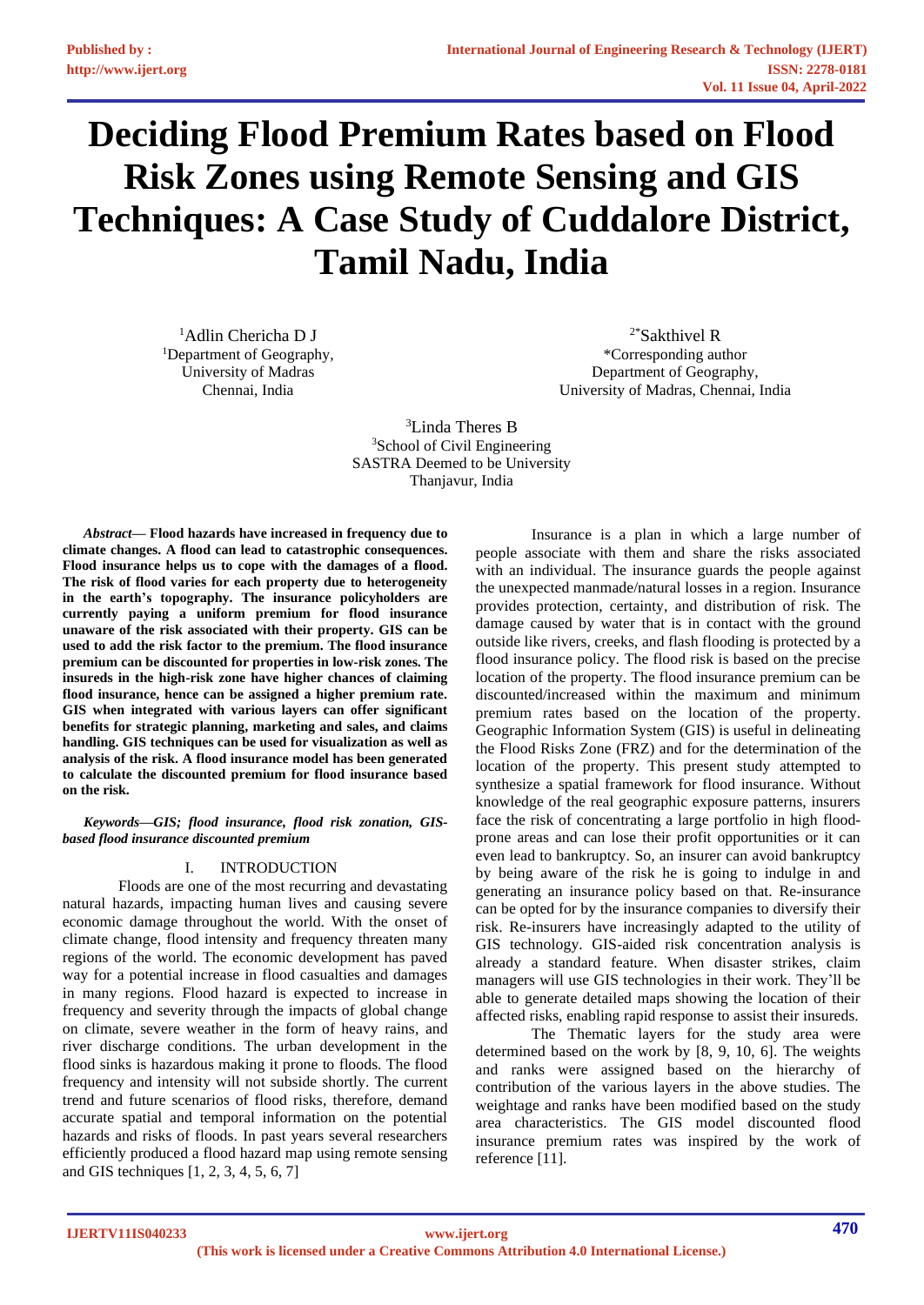#### II. STUDY AREA

The Cuddalore district is located in the eastern coastal region in the state of Tamil Nadu. Cuddalore district lies within the geographic coordinates of latitude:  $15^{\circ}$  5' /11<sup>o</sup> 11' and 12<sup>o</sup> 35' <sup>N</sup>, longitude: 78<sup>o</sup> 38' to 80<sup>o</sup> 00'. The district is bordered by the Bay of Bengal on the eastern side. It is bordered by the districts of Viluppuram, Nagapattinam, and Perambalur. The district headquarters in Cuddalore town is located at the estuary of river Gedilam and Pennaiyar with the Bay of Bengal. The district has a coastline of 57.5kms. The total area of the Cuddalore district is 3678 sq. km. It has an average altitude of 4.6 MSL. The Study area map is shown in Fig 1.

The district has a hot tropical climate. Cuddalore district is influenced by the Southwest and North-East Monsoons. Cuddalore district normally receives an annual rainfall of 1086.4 mm. The normal annual rainfall over the district varies from about 1050 mm to about 1400 mm. Cuddalore district comprises 10 Administrative Taluks, 683 village panchayats, 14 Panchayat Unions, 5 Municipalities and 16 Town Panchayats, and One Township. It is divided into 896 revenue villages which in turn form 3 Revenue divisions, viz Cuddalore, Chidhambaram, and Virdhachalam.



Fig 1. Location map of the study area – Cuddalore District, Tamil Nadu, India

#### III. MATERIALS AND METHODS

The Present study uses elevation, slope, flow accumulation, soil, geomorphology, and drainage density to delineate the flood-prone regions in the study area. A prescriptive model was framed to calculate the flood insurance premium rate. The Data for the study was collected from the following sources Table I.

| Elevation                  | SRTM DEM, USGS Earth Explorer           |  |  |
|----------------------------|-----------------------------------------|--|--|
| Slope                      | SRTM DEM, USGS Earth Explorer           |  |  |
| Flow accumulation          | SRTM DEM, USGS Earth Explorer           |  |  |
| Soil                       | National Bureau of soil survey and land |  |  |
|                            | use planning                            |  |  |
| Geomorphology              | <b>Bhuvan</b>                           |  |  |
| Drainage density           | SRTM DEM, USGS Earth Explorer           |  |  |
| Cuddalore district revenue | nirt.in; State ground and surface water |  |  |
| village boundary           | resources data centre. Taramani.        |  |  |
|                            | Chennai.                                |  |  |

The Software used for the study is ArcGIS 10.5. Microsoft Excel was used for calculation purposes. GIS and criteria evaluation was employed to access the risk in the villages. The criteria have been evaluated in GIS to suggest flood risk zones based on the physical characteristics of the study area and the workflow of methodology for the study is shown in Figure 2.

The Thematic layers were prepared from remote sensing data using geotechnical methods. The weighted sum analysis was carried out for the thematic layers by assigning the weights based on their flooding tendency. The generated flood risk zonation map classified the study area into five classes (i.e.) very high, high, moderate, low, and very lowrisk zones. The revenue village map was overlaid and the average risk for the village was extracted. The extracted flood risk value was substituted in the developed model and the flood insurance premium rates were calculated.



# Fig 2. Methodology

#### *A. Weighted Sum Analysis*

The weighted sum tool is used to solve multi-criteria problems such as site selection and suitability models. Unlike the weighted overlay, it doesn't calibrate to a scale again. The weighted overlay was carried out for the various layers with the above (Table II) mentioned weights and ranks. The weighted sum layer was classified into five categories: - very high, high, moderate, low, and very low prone to flood. The discounted premium rates were calculated for each polygon. The classification was done in the Natural breaks (Jenks) method.<br>TABLE II.

WEIGHTAGE AND RANKS ASSIGNED TO EACH LAYER

| Layer            | Weightage | <b>Categories</b> | Rank           |
|------------------|-----------|-------------------|----------------|
| <b>ELEVATION</b> | 28        | Very high         | 5              |
|                  |           | High              | 4              |
|                  |           | Moderate          | 3              |
|                  |           | Low               | $\overline{2}$ |
|                  |           | Very low          |                |
| <b>SLOPE</b>     | 24        | $0 - 0.9331$      | 5              |
|                  |           | $0.9332 - 1.6$    | 4              |
|                  |           | $1.601 - 2.266$   | 3              |
|                  |           | $2.267 - 3.199$   | $\overline{2}$ |
|                  |           | >3.2              |                |
| <b>SOIL</b>      | 10        | Clay              | 5              |
|                  |           | Clay loam         | $\overline{4}$ |
|                  |           | Loamy sand        | $\overline{2}$ |
|                  |           | Sandy loam        |                |
|                  |           | Miscellaneous     | 3              |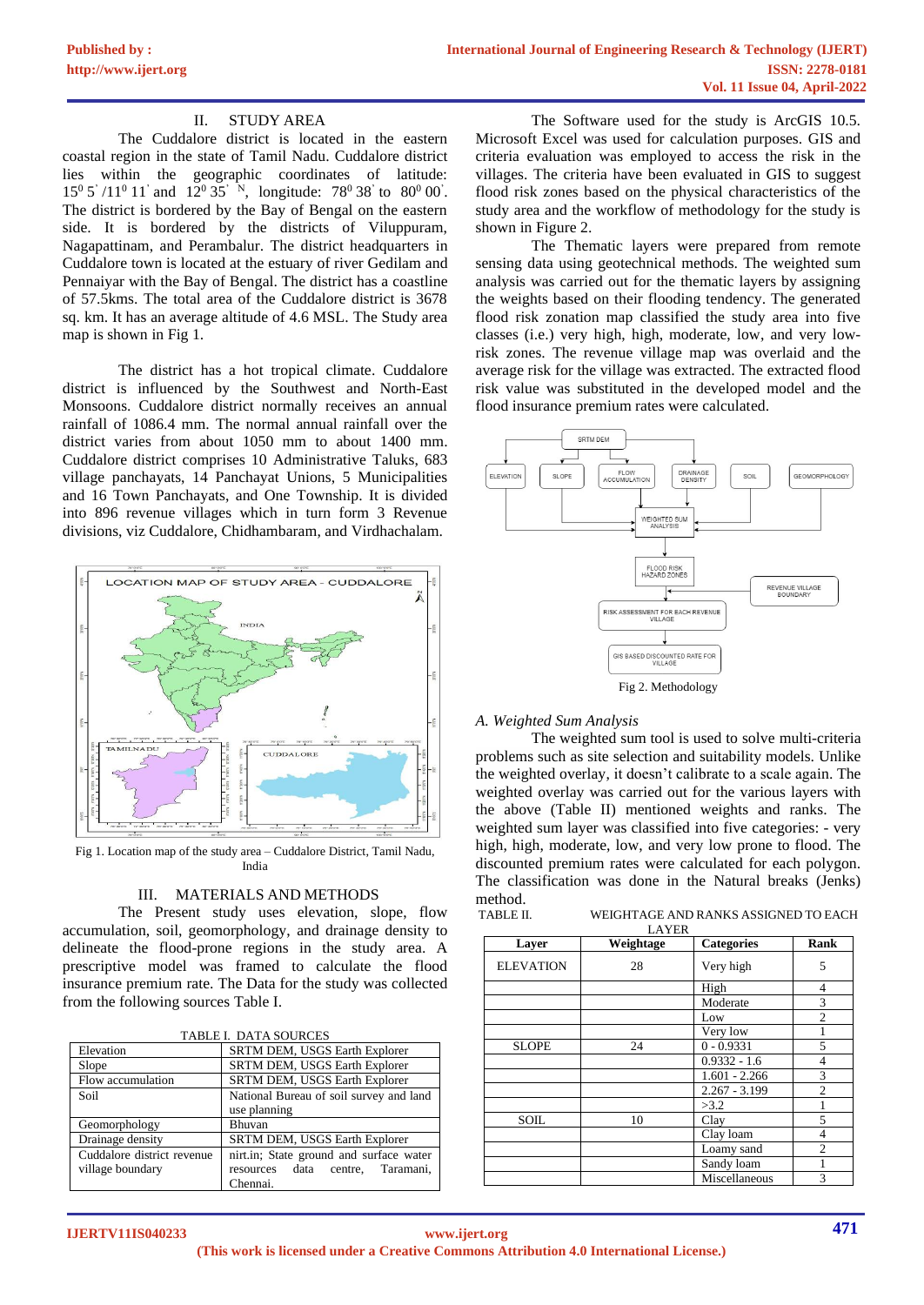| <b>DRAINAGE</b><br><b>DENSITY</b> | 18 | Very high      | 5              |
|-----------------------------------|----|----------------|----------------|
|                                   |    | High           | $\overline{4}$ |
|                                   |    | Moderate       | 3              |
|                                   |    | Low            | $\overline{c}$ |
|                                   |    | Very low       |                |
| <b>FLOW</b>                       |    | 4400000 -      |                |
| <b>ACCUMULAT</b><br><b>ION</b>    | 14 | 7700000        | 5              |
|                                   |    | 2500000-       | 4              |
|                                   |    | 4400000        |                |
|                                   |    | 1300000-       | 3              |
|                                   |    | 2400000        |                |
|                                   |    | 340000-        | $\overline{c}$ |
|                                   |    | 1200000        |                |
|                                   |    | 0-330000       | 1              |
| <b>GEOMORPHO</b><br><b>LOGY</b>   | 6  | Floodplain     | 5              |
|                                   |    | Coastal        | $\overline{4}$ |
|                                   |    | Pediplain      | 3              |
|                                   |    | Alluvial plain | $\overline{2}$ |
|                                   |    | Upland         |                |

#### *B. Risk Assessment for revenue villages*

The centroid of the revenue village polygons was found. The point layer was overlaid over the risk layer and the risk associated with each point was interpolated and found. The risk value for each polygon was rationalized with the highest value and multiplied by the difference between the highest and lowest premium rates and added to the minimum premium rate to maintain the premium rates above the minimum premium rate. The discounted rates for the premium were estimated using the model developed below in Fig 3.

# *C. Flood insurance prescriptive model*

A model was generated for flood insurance based on the risk. The unique risk probability ratios were generated for each revenue village by dividing the difference between the highest risk value and each village's risk value with the highest risk value. This ratio was then multiplied by the difference between the regulated maximum and minimum premiums rates to get the GIS discountable premium rate. The GIS discounted premium rates are added to the minimum premium rate.  $G_{\text{max}}$  is only used for the calculation of the discounted premium. The reason for using upper limits is to ensure maximizing the risk load and minimizing the risk discount.  $R_{\text{max}}$  is 10% while  $R_{\text{min}}$  is 0.3%. The  $G_{\text{max}}$  and  $G_{\text{min}}$ are calculated for each revenue village in the city.

GIS Highest risk territory upper limit= $I_{max}$ 

Maximum regulated rate= $R_{\text{max}}$ 

Minimum regulated rate=R<sub>min</sub>

GIS risk territory upper limit= $G_{max}$ 

GIS risk territory lower limit= $G_{min}$ 

The constraints or conditions under which the model operates optimally are GIS Discounted Rate (GR) cannot be more than IRA Maximum Regulated Rate  $(R_{\text{max}})$  and cannot be less than IRA Minimum Regulated Rate (R<sub>min</sub>).

$$
GR_i = \left[ \left( \frac{G_{max}}{I_{ma}} \right) \times \left( R_{max} - R_{min} \right) \right] + R_{min}
$$
\n<sup>Fig 3. GRi Formulae</sup> (1)

The GIS-based premium rates were determined using the above formula (equation 1) for each revenue village.

#### IV. RESULTS AND DISCUSSIONS

Insurance coverage was the same for different land suitability, but the premiums were different. GIS can integrate all the necessary data to facilitate rating decisions and is indeed valuable to insurers. GIS technology can be used as an analytic tool to assist in developing predictive loss models. GIS facilitates sales planning and monitoring by analyzing concentrations of risks in conjunction with other available geographic data such as demographic and historical loss data. When integrating the buyer characteristics with rating and hazard information, key areas of opportunity can be uncovered. GIS offers significant benefits for strategic planning, marketing and sales, and claims handling.

#### *A. Thematic Layers*

The present study uses the thematic layers elevation, slope, flow accumulation, soil, geomorphology, and drainage density to delineate the flood-prone regions in the study area.

#### *1. Elevation*

The elevation is a factor that plays an important role in flooding. The elevation of the study area was determined from the SRTM DEM data. The higher the elevation lowers the chances of flooding. Hence higher elevation was given lower ranks. The uplands were found in the northwestern part of the district. The elevation increased from the east to the west. The coastal region was the low-lying region.

#### *2. Slope*

The Slope influences the direction and amount of surface runoff or subsurface drainage reaching a site. The Slope has a dominant effect on the contribution of rainfall to streamflow. It controls the duration of overland flow, infiltration, and subsurface flow. The slope indicates the geomorphological properties of the soil and refers to the topography of the area. The thickness of the soil layer decreases with the increase of the slope. The Slope was calculated from the maximum rate of change between each cell and its neighbors. Every cell in the output raster had a slope value. A lower slope value indicates a flatter terrain that has high chances of flooding and a higher slope value indicates a steeper terrain that has high runoff. Hence the low slope areas were given higher ranks and high slope areas were given lower ranks. The slope map was generated using SRTM DEM data.



Fig 3. Elevation and Slope Map of Cuddalore District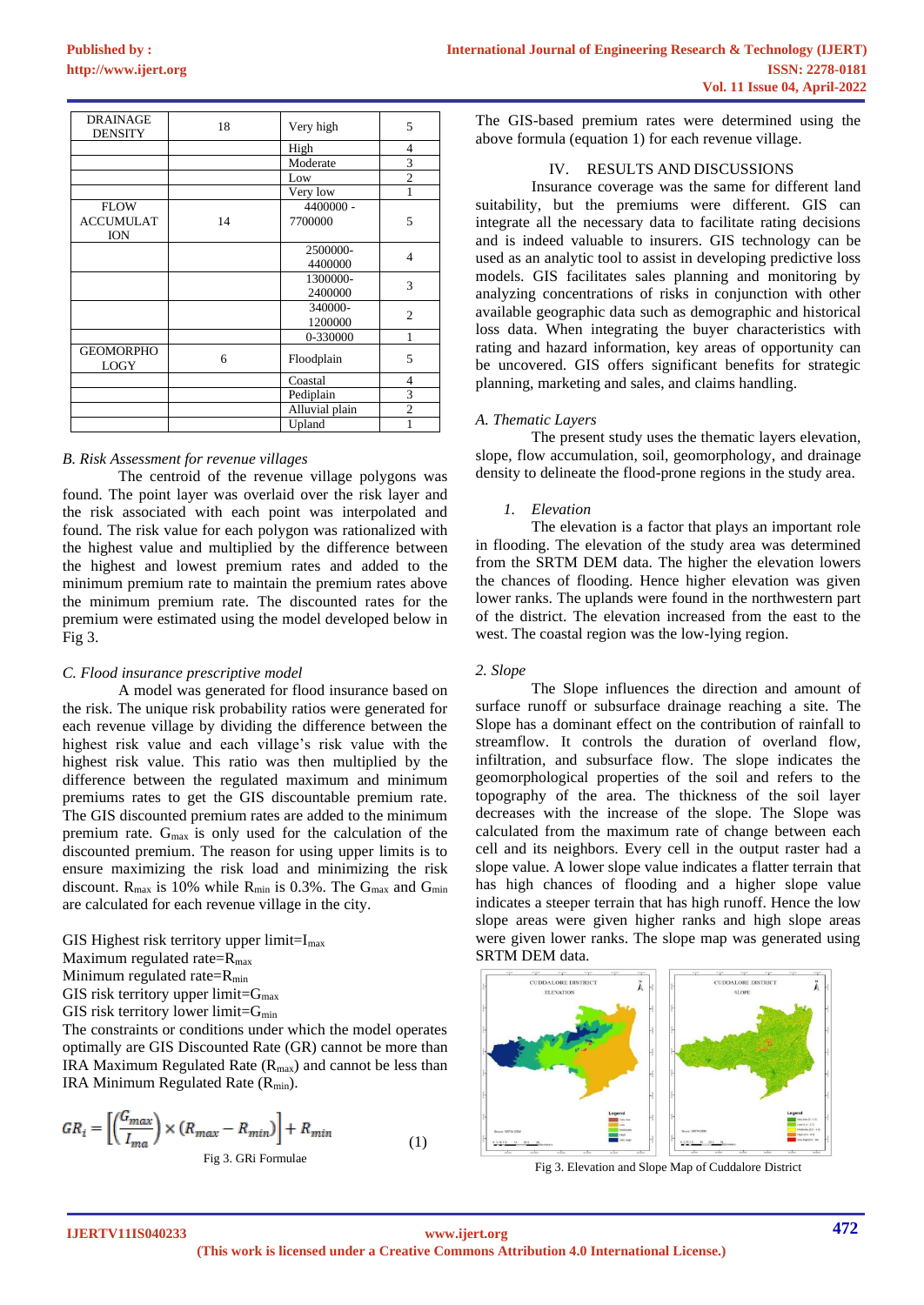#### *2. Drainage density*

Drainage density indicates the closeness of spacing of streams and is a key detrimental factor for water to travel from source to sink. Drainage density is an inverse function of infiltration, lesser the infiltration of rainfall, it conversely tends to be concentrated in surface run-off. Drainage density is classified into 5 categories, high drainage density values are favorable for runoff and hence indicate low flood chance. Higher ranks have been assigned to poor drainage density areas and lower ranks have been assigned to areas with adequate drainage.

#### *3. Soil*

The Soil types in an area are important as they control the amount of water that can infiltrate into the soil, and hence the amount of water that becomes to flow. The chance of flood hazards increases with a decrease in soil infiltration capacity, which causes an increase in surface runoff. When water is supplied at a rate that exceeds the soil's infiltration capacity, it moves down the slope as runoff on sloping land and can lead to flooding. Ranks are assigned for soil categories based on infiltration capacity. The clay soils are less porous and hold water longer than sandy soils. This implies that areas characterized by clay soils are more affected by flooding and are likely to become waterlogged in the rainy season. Clay loam contains more clay hence it tends to get heavy. It has poor drainage as it gets wet, it swells to retain it. Loamy sand contains all the three size particles. Hence it has good drainage. Sandy loam is made up of varying amounts of sand, silt, and clay allowing it to have good drainage.



Fig 4. Drainage Density and Soil Map of Cuddalore District

# *5. Flow accumulation*

The Flow accumulation calculates accumulated flow as the accumulated weight of all cells flowing into each downslope cell in the output raster. The flow accumulation pixels were classified into five classes: very high accumulation, high accumulation, moderate accumulation, low accumulation, and very low accumulation.

# *6. Geomorphology*

The Study Area has the geomorphological features: upland, alluvial plain, Pediplain, coastal plain, and flood plain. Pediplain covers nearly 48% of the study area while floodplain is 7%, alluvial plain 24.5%, coastal plain 8.5%, and upland 11.5%. The flood plains are low-lying areas beside the waterbodies hence they are highly flood-prone.

The coastal plains have poor drainage and hence have been assigned the rank of 4. The alluvial plain has a good drainage system and is utilized for agriculture.



Fig 5. Flow Accumulation and Geomorphology Map of Cuddalore District

#### *B. Risk segmentation*

The flood risk segmentation (Fig  $7 \& 8$ ) was done for the Cuddalore district and the study area was classified into very high, high, moderate, low, and very low floodprone. 11.98% of the study area falls under the very low-risk zone while 22.92% under the low-risk zone, 24.27% under the moderate risk zone, 25.08% under the high-risk zone, and 15.75% under the very high-risk zone.



Fig 6. Flood Risk Zones of Cuddalore District



Fig 7. Flood Risk Zones in Villages